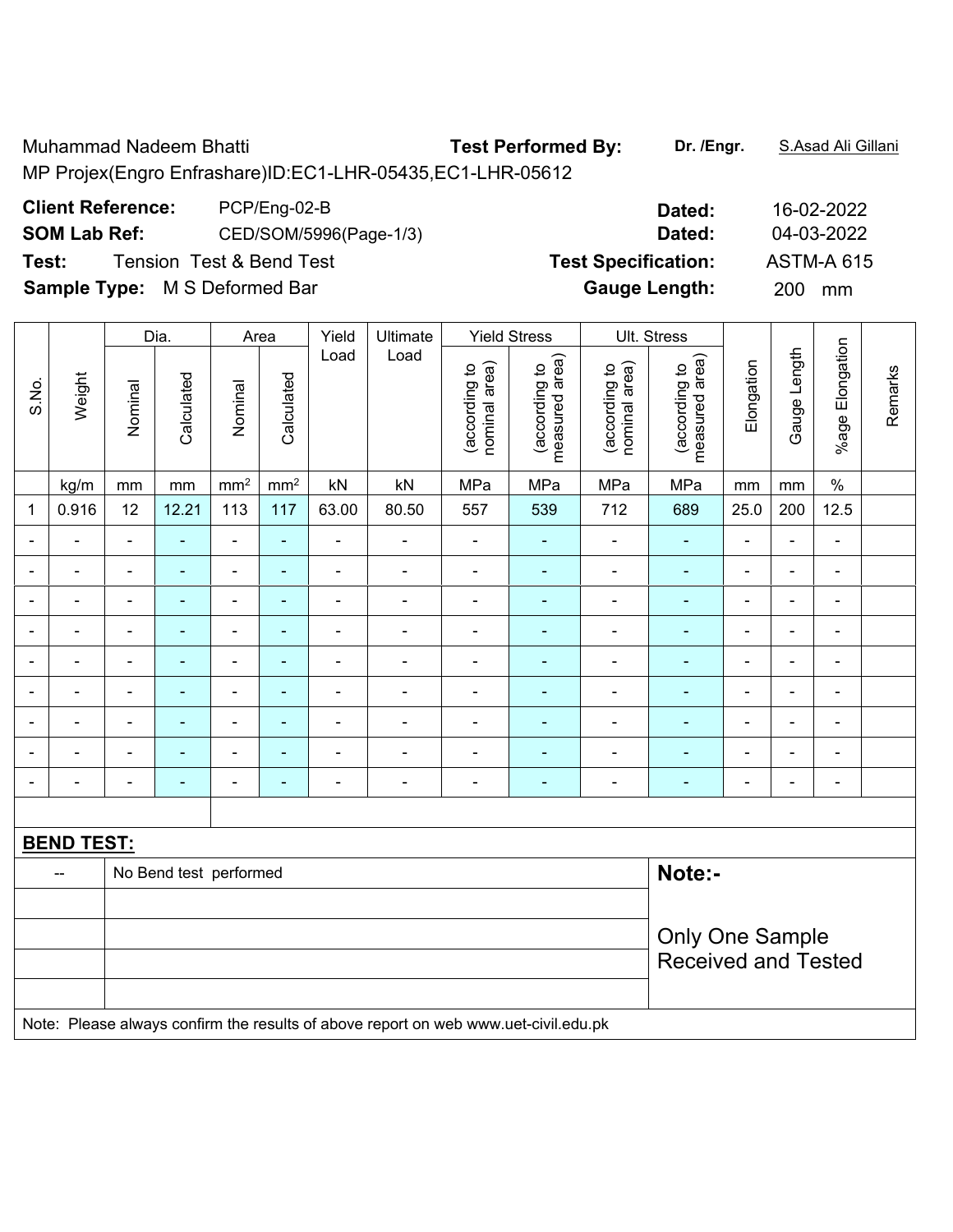Muhammad Nadeem Bhatti **Test Performed By: Dr. /Engr.** S.Asad Ali Gillani

MP Projex(Engro Enfrashare)ID:EC1-LHR-05435,EC1-LHR-05612

**Client Reference:** PCP/Eng-02-C **Dated:** 16-02-2022

**SOM Lab Ref:** CED/SOM/5996(Page-2/3) **Dated:** 04-03-2022

**Test:** Tension Test & Bend Test **Test Specification:** ASTM-A 615

**Sample Type:** M S Deformed Bar **Gauge Length:** 200 mm

|                |                                                                                     |                                  | Dia.                     | Area                         |                 | Yield<br>Ultimate |                          | <b>Yield Stress</b>            |                                 | Ult. Stress                    |                                 |                          |                |                          |         |
|----------------|-------------------------------------------------------------------------------------|----------------------------------|--------------------------|------------------------------|-----------------|-------------------|--------------------------|--------------------------------|---------------------------------|--------------------------------|---------------------------------|--------------------------|----------------|--------------------------|---------|
| S.No.          | Weight                                                                              | Nominal                          | Calculated               | Nominal                      | Calculated      | Load              | Load                     | nominal area)<br>(according to | (according to<br>measured area) | nominal area)<br>(according to | measured area)<br>(according to | Elongation               | Gauge Length   | <b>%age Elongation</b>   | Remarks |
|                | kg/m                                                                                | mm                               | mm                       | mm <sup>2</sup>              | mm <sup>2</sup> | kN                | kN                       | MPa                            | MPa                             | MPa                            | MPa                             | mm                       | $\,mm$         | $\frac{0}{0}$            |         |
| 1              | 1.568                                                                               | 16                               | 15.96                    | 201                          | 200             | 106.00            | 136.50                   | 527                            | 530                             | 679                            | 683                             | 27.5                     | 200            | 13.8                     |         |
|                |                                                                                     | $\blacksquare$                   | $\blacksquare$           | $\blacksquare$               | $\blacksquare$  | L.                | $\blacksquare$           | $\blacksquare$                 | ä,                              | $\blacksquare$                 | $\sim$                          | $\blacksquare$           | $\overline{a}$ | $\blacksquare$           |         |
|                |                                                                                     | ٠                                | ۰                        | $\blacksquare$               | ۰               | ÷                 | $\overline{\phantom{0}}$ | $\blacksquare$                 |                                 |                                | $\blacksquare$                  | ٠                        | $\blacksquare$ | $\overline{a}$           |         |
| $\blacksquare$ | $\overline{\phantom{a}}$                                                            | $\blacksquare$                   | $\overline{\phantom{0}}$ | $\blacksquare$               | ٠               | $\blacksquare$    | $\overline{\phantom{0}}$ | $\blacksquare$                 | $\overline{\phantom{0}}$        | $\blacksquare$                 | $\blacksquare$                  | $\blacksquare$           | $\blacksquare$ | $\blacksquare$           |         |
| $\blacksquare$ | $\overline{\phantom{0}}$                                                            | $\blacksquare$                   | $\blacksquare$           | $\overline{\phantom{a}}$     | $\blacksquare$  | ä,                | $\overline{\phantom{a}}$ | $\blacksquare$                 | $\blacksquare$                  | ÷                              | $\blacksquare$                  | $\overline{\phantom{a}}$ | $\blacksquare$ | $\blacksquare$           |         |
| ä,             | $\blacksquare$                                                                      | Ē,                               | ä,                       | $\qquad \qquad \blacksquare$ | $\blacksquare$  | ÷,                | $\blacksquare$           | $\blacksquare$                 | $\blacksquare$                  | ä,                             | $\blacksquare$                  | $\blacksquare$           | $\blacksquare$ | $\overline{\phantom{a}}$ |         |
| $\blacksquare$ | $\blacksquare$                                                                      | ä,                               | ÷,                       | ÷,                           | $\blacksquare$  | ÷,                | $\blacksquare$           | $\blacksquare$                 | ÷,                              | ÷,                             | $\blacksquare$                  | $\blacksquare$           | $\blacksquare$ | $\blacksquare$           |         |
|                | $\blacksquare$                                                                      | Ē,                               | ۰                        | $\blacksquare$               | ۰               | $\blacksquare$    | $\overline{\phantom{0}}$ | $\blacksquare$                 |                                 | $\blacksquare$                 | $\blacksquare$                  | ٠                        | $\blacksquare$ | $\blacksquare$           |         |
|                |                                                                                     |                                  |                          | $\blacksquare$               | $\blacksquare$  | $\blacksquare$    |                          | $\blacksquare$                 |                                 |                                | $\blacksquare$                  |                          |                | $\blacksquare$           |         |
| ٠              |                                                                                     | $\blacksquare$                   | ٠                        | $\blacksquare$               | ۰               | $\blacksquare$    | $\overline{\phantom{0}}$ | ä,                             | ٠                               | ٠                              | $\blacksquare$                  | $\blacksquare$           | $\blacksquare$ | $\blacksquare$           |         |
|                |                                                                                     |                                  |                          |                              |                 |                   |                          |                                |                                 |                                |                                 |                          |                |                          |         |
|                | <b>BEND TEST:</b>                                                                   |                                  |                          |                              |                 |                   |                          |                                |                                 |                                |                                 |                          |                |                          |         |
|                |                                                                                     | Note:-<br>No Bend test performed |                          |                              |                 |                   |                          |                                |                                 |                                |                                 |                          |                |                          |         |
|                |                                                                                     |                                  |                          |                              |                 |                   |                          |                                |                                 |                                |                                 |                          |                |                          |         |
|                |                                                                                     |                                  |                          |                              |                 |                   |                          |                                |                                 |                                | <b>Only One Sample</b>          |                          |                |                          |         |
|                |                                                                                     |                                  |                          |                              |                 |                   |                          |                                |                                 |                                | <b>Received and Tested</b>      |                          |                |                          |         |
|                |                                                                                     |                                  |                          |                              |                 |                   |                          |                                |                                 |                                |                                 |                          |                |                          |         |
|                | Note: Please always confirm the results of above report on web www.uet-civil.edu.pk |                                  |                          |                              |                 |                   |                          |                                |                                 |                                |                                 |                          |                |                          |         |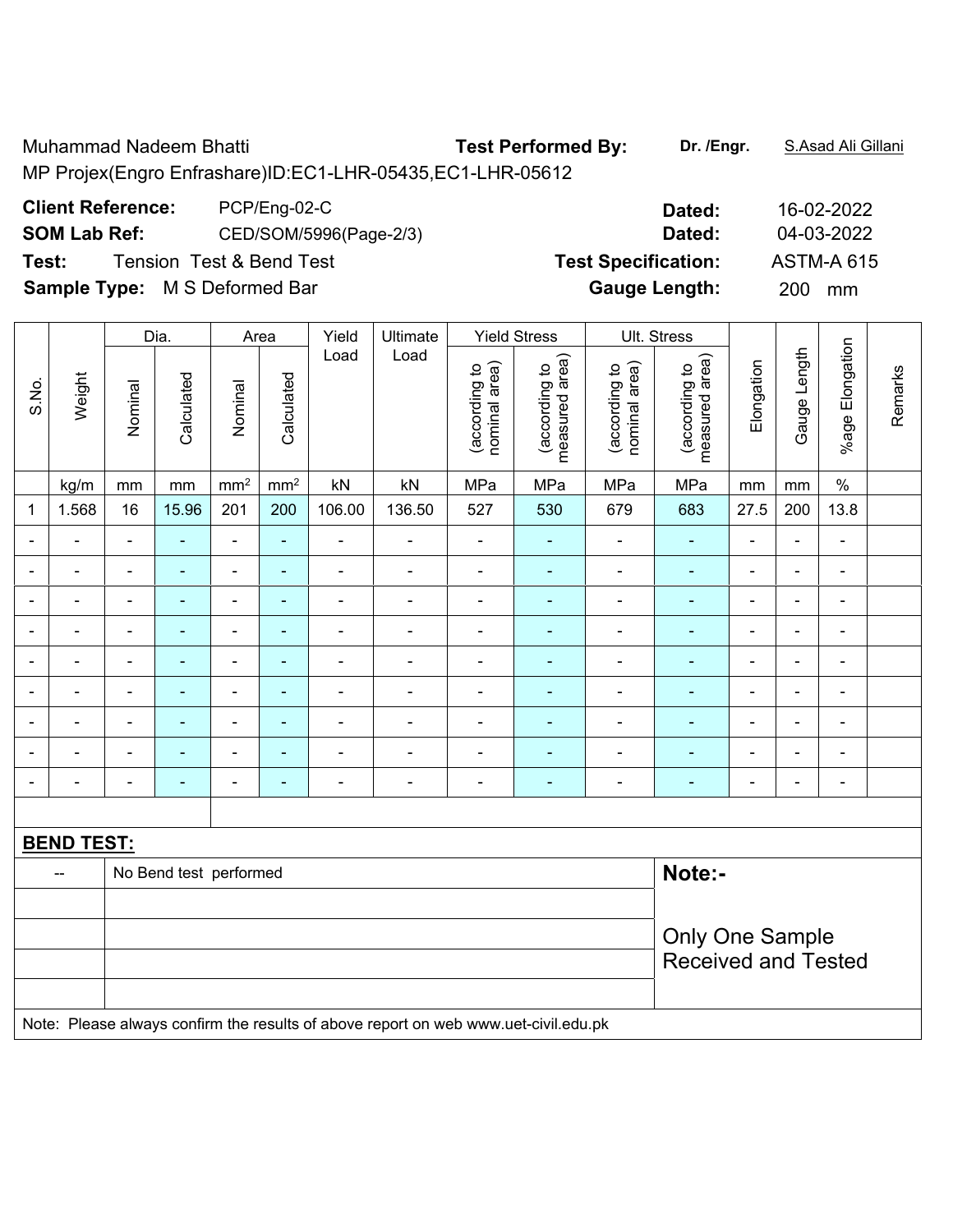Muhammad Nadeem Bhatti **Test Performed By: Dr. /Engr.** S.Asad Ali Gillani

MP Projex(Engro Enfrashare)ID:EC1-LHR-05435,EC1-LHR-05612

**Client Reference:** PCP/Eng-02-D

**SOM Lab Ref:** CED/SOM/5996(Page-3/3)

**Test:** Tension Test & Bend Test **Test Specification:** ASTM-A 615

**Sample Type:** M S Deformed Bar **Gauge Length:** 200 mm

|                          |                   |                                  | Dia.           | Area                         |                 | Yield          | Ultimate                                                                            |                                | <b>Yield Stress</b>             |                                | Ult. Stress                     |                |                |                 |         |
|--------------------------|-------------------|----------------------------------|----------------|------------------------------|-----------------|----------------|-------------------------------------------------------------------------------------|--------------------------------|---------------------------------|--------------------------------|---------------------------------|----------------|----------------|-----------------|---------|
| S.No.                    | Weight            | Nominal                          | Calculated     | Nominal                      | Calculated      | Load           | Load                                                                                | nominal area)<br>(according to | measured area)<br>(according to | (according to<br>nominal area) | measured area)<br>(according to | Elongation     | Gauge Length   | %age Elongation | Remarks |
|                          | kg/m              | mm                               | mm             | mm <sup>2</sup>              | mm <sup>2</sup> | kN             | kN                                                                                  | MPa                            | MPa                             | MPa                            | MPa                             | mm             | mm             | $\%$            |         |
| 1                        | 2.461             | 20                               | 19.96          | 314                          | 313             | 152.70         | 219.70                                                                              | 486                            | 488                             | 699                            | 702                             | 25.0           | 200            | 12.5            |         |
|                          |                   | $\blacksquare$                   | $\blacksquare$ | $\blacksquare$               | $\blacksquare$  | ÷              | $\overline{\phantom{a}}$                                                            | $\blacksquare$                 | ÷                               | ä,                             | $\blacksquare$                  | $\blacksquare$ | $\overline{a}$ | $\blacksquare$  |         |
|                          |                   | $\blacksquare$                   | -              | $\blacksquare$               | ۰               | -              | $\blacksquare$                                                                      | Ē,                             |                                 |                                | ÷                               | Ē,             | $\blacksquare$ | $\blacksquare$  |         |
| $\overline{\phantom{0}}$ |                   | $\blacksquare$                   | ٠              | $\blacksquare$               | ٠               | $\blacksquare$ | $\blacksquare$                                                                      | $\overline{\phantom{a}}$       | $\blacksquare$                  | $\blacksquare$                 | $\blacksquare$                  | $\blacksquare$ | $\blacksquare$ | $\blacksquare$  |         |
| $\blacksquare$           | $\blacksquare$    | $\blacksquare$                   | $\blacksquare$ | $\qquad \qquad \blacksquare$ | ٠               | ÷,             | $\qquad \qquad \blacksquare$                                                        | $\blacksquare$                 | ٠                               | ÷                              | $\blacksquare$                  | $\blacksquare$ | ÷,             | $\blacksquare$  |         |
| $\overline{\phantom{0}}$ |                   | $\blacksquare$                   | $\blacksquare$ | $\blacksquare$               | $\blacksquare$  | ۰              | $\overline{\phantom{a}}$                                                            | ÷,                             | ٠                               | ÷                              | $\blacksquare$                  | $\blacksquare$ | $\blacksquare$ | $\blacksquare$  |         |
| $\overline{\phantom{0}}$ | $\blacksquare$    | $\blacksquare$                   | $\blacksquare$ | $\blacksquare$               | $\blacksquare$  | ÷,             | $\blacksquare$                                                                      | $\blacksquare$                 | ٠                               | $\blacksquare$                 | $\blacksquare$                  | $\blacksquare$ | $\blacksquare$ | $\blacksquare$  |         |
|                          |                   | ٠                                | ä,             | $\blacksquare$               | ۰               | Ē,             |                                                                                     | Ē,                             |                                 |                                | ÷                               |                |                | $\blacksquare$  |         |
|                          |                   |                                  | ۳              | ۰                            | ٠               | ۰              |                                                                                     |                                |                                 | $\blacksquare$                 | $\blacksquare$                  |                |                | $\blacksquare$  |         |
| $\overline{a}$           |                   | $\blacksquare$                   | $\blacksquare$ | $\blacksquare$               | ۰               | ۰              | $\blacksquare$                                                                      | ÷                              | $\overline{a}$                  | $\blacksquare$                 | $\blacksquare$                  | $\blacksquare$ | $\blacksquare$ | $\blacksquare$  |         |
|                          |                   |                                  |                |                              |                 |                |                                                                                     |                                |                                 |                                |                                 |                |                |                 |         |
|                          | <b>BEND TEST:</b> |                                  |                |                              |                 |                |                                                                                     |                                |                                 |                                |                                 |                |                |                 |         |
|                          | $\overline{a}$    | Note:-<br>No Bend test performed |                |                              |                 |                |                                                                                     |                                |                                 |                                |                                 |                |                |                 |         |
|                          |                   |                                  |                |                              |                 |                |                                                                                     |                                |                                 |                                |                                 |                |                |                 |         |
|                          |                   |                                  |                |                              |                 |                |                                                                                     |                                |                                 |                                | <b>Only One Sample</b>          |                |                |                 |         |
|                          |                   |                                  |                |                              |                 |                |                                                                                     |                                |                                 |                                | <b>Received and Tested</b>      |                |                |                 |         |
|                          |                   |                                  |                |                              |                 |                |                                                                                     |                                |                                 |                                |                                 |                |                |                 |         |
|                          |                   |                                  |                |                              |                 |                | Note: Please always confirm the results of above report on web www.uet-civil.edu.pk |                                |                                 |                                |                                 |                |                |                 |         |

| Dated:                | 16-02-2022        |
|-----------------------|-------------------|
| Dated:                | 04-03-2022        |
| <b>Specification:</b> | <b>ASTM-A 615</b> |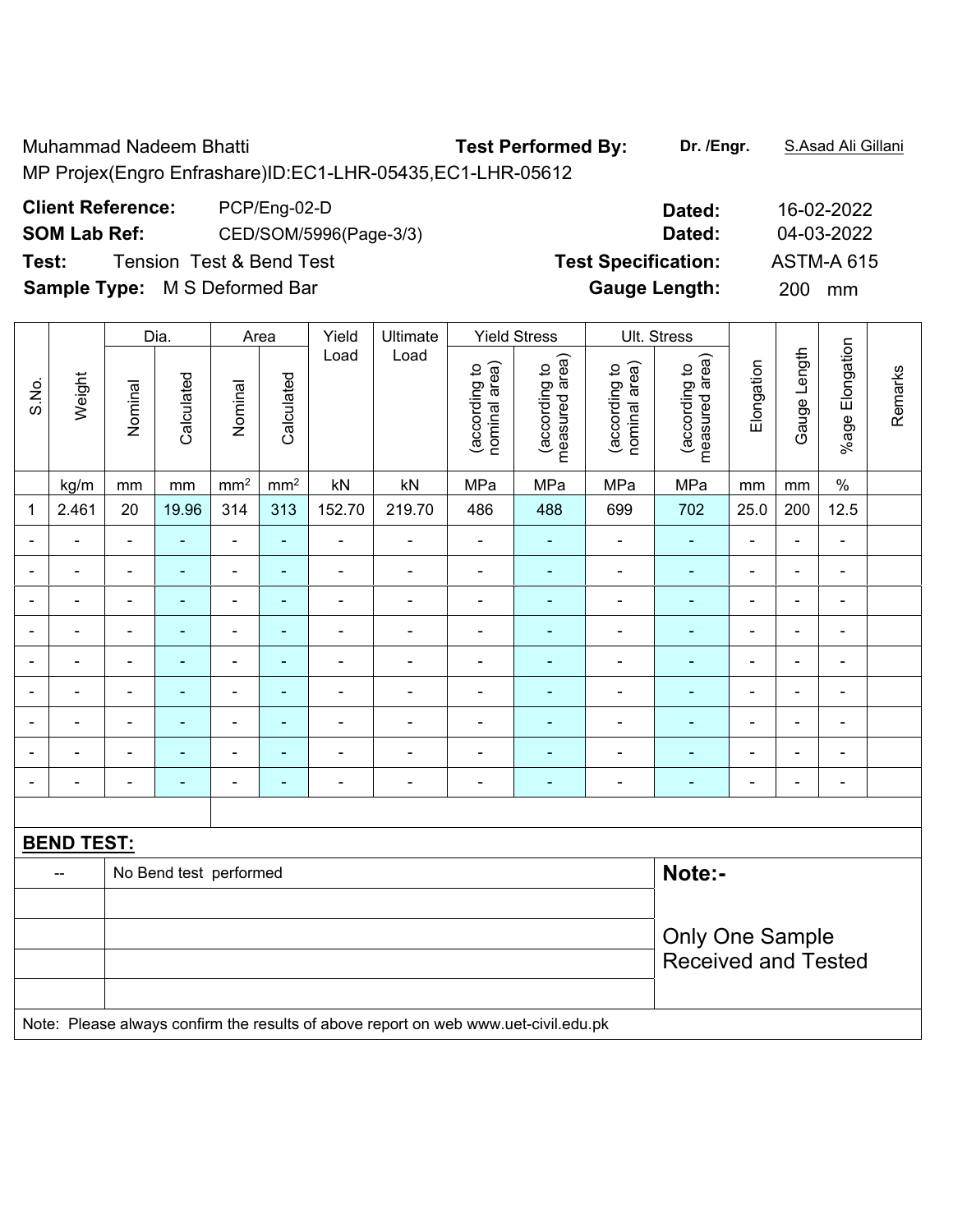M. Imran Shakir **Test Performed By: Dr. /Engr.** S.Asad Ali Gillani

Ijaz Const. Company.Multan.(Idrees Textile Mills Feroze Wattwan)

| <b>Client Reference:</b>             | Nil                      | Dated:                     | 04-03-2022        |
|--------------------------------------|--------------------------|----------------------------|-------------------|
| <b>SOM Lab Ref:</b>                  | CED/SOM/6002(Page-1/1)   | Dated:                     | 04-03-2022        |
| Test:                                | Tension Test & Bend Test | <b>Test Specification:</b> | <b>ASTM-A 615</b> |
| <b>Sample Type:</b> M S Deformed Bar |                          | <b>Gauge Length:</b>       | <b>200</b><br>mm  |

|                          |                          |                | Dia.           |                              | Area            | Yield<br>Ultimate        |                                                                  | <b>Yield Stress</b>            |                                 | Ult. Stress                    |                                 |                |                |                              |         |
|--------------------------|--------------------------|----------------|----------------|------------------------------|-----------------|--------------------------|------------------------------------------------------------------|--------------------------------|---------------------------------|--------------------------------|---------------------------------|----------------|----------------|------------------------------|---------|
| S.No.                    | Weight                   | Nominal        | Calculated     | Nominal                      | Calculated      | Load                     | Load                                                             | nominal area)<br>(according to | measured area)<br>(according to | (according to<br>nominal area) | (according to<br>measured area) | Elongation     | Gauge Length   | %age Elongation              | Remarks |
|                          | kg/m                     | mm             | mm             | mm <sup>2</sup>              | mm <sup>2</sup> | kN                       | kN                                                               | MPa                            | MPa                             | MPa                            | MPa                             | mm             | mm             | $\%$                         |         |
| 1                        | 3.828                    | 25             | 24.93          | 491                          | 488             | 238.50                   | 312.70                                                           | 486                            | 489                             | 637                            | 641                             | 35.0           | 200            | 17.5                         |         |
| $\blacksquare$           |                          | $\blacksquare$ | $\blacksquare$ | $\qquad \qquad \blacksquare$ | ٠               | $\blacksquare$           | $\blacksquare$                                                   | $\blacksquare$                 | ۰                               | ÷,                             | $\blacksquare$                  |                | $\blacksquare$ | $\blacksquare$               |         |
|                          |                          | $\blacksquare$ | $\blacksquare$ | $\blacksquare$               | ۰               | $\blacksquare$           |                                                                  | $\blacksquare$                 | ۰                               | $\blacksquare$                 | $\blacksquare$                  | $\blacksquare$ | $\blacksquare$ | $\blacksquare$               |         |
| $\overline{\phantom{a}}$ | $\overline{\phantom{0}}$ | $\overline{a}$ | $\blacksquare$ | $\qquad \qquad \blacksquare$ | ۰               | $\blacksquare$           | $\blacksquare$                                                   | $\blacksquare$                 | $\overline{\phantom{0}}$        | ÷                              | ۰                               | $\blacksquare$ | $\overline{a}$ | $\blacksquare$               |         |
| $\blacksquare$           | $\blacksquare$           | $\blacksquare$ | $\blacksquare$ | $\overline{\phantom{a}}$     | ä,              | $\blacksquare$           |                                                                  | $\blacksquare$                 | ÷                               | ÷,                             |                                 | $\blacksquare$ | $\blacksquare$ | $\blacksquare$               |         |
|                          |                          |                |                | ۰                            | ۰               |                          |                                                                  |                                |                                 | $\blacksquare$                 |                                 |                | ÷              | $\blacksquare$               |         |
| $\overline{\phantom{a}}$ | $\blacksquare$           | $\blacksquare$ | $\blacksquare$ | $\overline{\phantom{a}}$     | $\blacksquare$  | $\blacksquare$           | $\blacksquare$                                                   | $\blacksquare$                 | $\overline{\phantom{0}}$        | $\blacksquare$                 | $\blacksquare$                  | $\blacksquare$ | $\blacksquare$ | $\blacksquare$               |         |
| $\overline{\phantom{0}}$ | $\blacksquare$           | $\blacksquare$ |                | $\overline{\phantom{a}}$     | ٠               | $\overline{\phantom{0}}$ |                                                                  | $\blacksquare$                 | ÷                               | $\blacksquare$                 |                                 |                | $\blacksquare$ | $\blacksquare$               |         |
|                          |                          |                |                | ۰                            | ۰               |                          |                                                                  |                                |                                 |                                |                                 |                | ٠              | $\blacksquare$               |         |
| $\overline{\phantom{a}}$ |                          | $\blacksquare$ | ٠              | $\blacksquare$               | ÷               | $\overline{\phantom{0}}$ | $\blacksquare$                                                   | $\overline{a}$                 | ۰                               | ۰                              | ٠                               | $\blacksquare$ | $\overline{a}$ | $\qquad \qquad \blacksquare$ |         |
|                          |                          |                |                |                              |                 |                          |                                                                  |                                |                                 |                                |                                 |                |                |                              |         |
|                          | <b>BEND TEST:</b>        |                |                |                              |                 |                          |                                                                  |                                |                                 |                                |                                 |                |                |                              |         |
|                          | 25mm                     |                |                |                              |                 |                          | Sample bend through 180 degrees Satisfactorily without any crack |                                |                                 |                                | Note:-                          |                |                |                              |         |
|                          |                          |                |                |                              |                 |                          |                                                                  |                                |                                 |                                |                                 |                |                |                              |         |
|                          |                          |                |                |                              |                 |                          |                                                                  |                                |                                 |                                | <b>Only Two Samples</b>         |                |                |                              |         |
|                          |                          |                |                |                              |                 |                          |                                                                  |                                |                                 |                                | <b>Received and Tested</b>      |                |                |                              |         |
|                          |                          |                |                |                              |                 |                          |                                                                  |                                |                                 |                                |                                 |                |                |                              |         |

Note: Please always confirm the results of above report on web www.uet-civil.edu.pk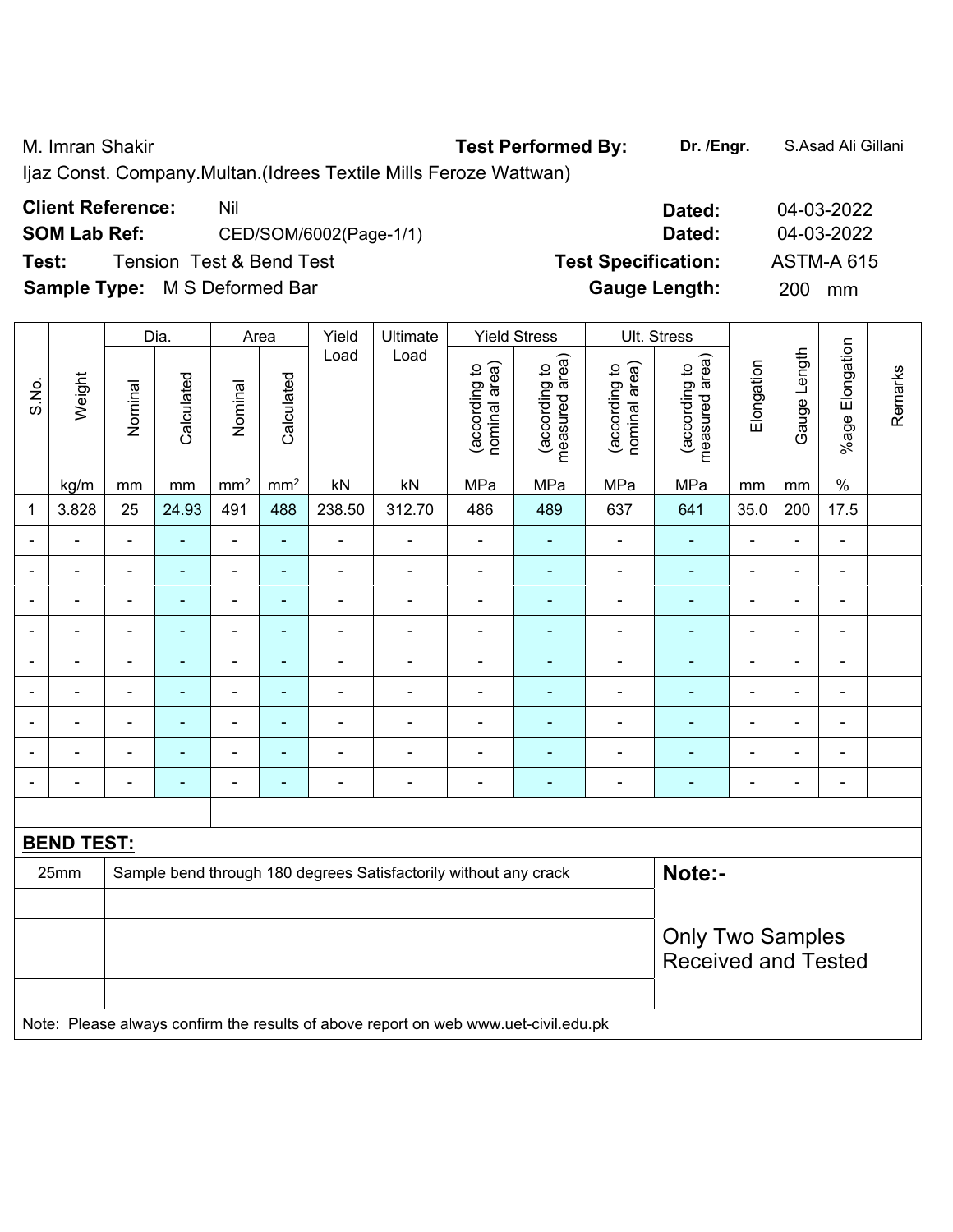Faiz Muhammad Rind. **Test Performed By: Dr. /Engr.** S Asad Ali Gillani

RE Kachhi Canal Rem.Works Consults-(KC-6B(2R)Const. Of Main Canal And Distibution System)

| <b>Client Reference:</b> |                             | KCB/RE-6B(2R)/32 |
|--------------------------|-----------------------------|------------------|
|                          | $\sim$ $\sim$ $\sim$ $\sim$ |                  |

**SOM Lab Ref:**  5993 (Page-1/1) **Dated:** 02-03-2022 **Dated:** 04-03-2022

**Test:** Tension Test & Bend Test **Test Specification:** ASTM-A-615 **Gauge Length:** 8 inch **Sample Type:** Deformed Bar (Nomee Steel)

|                |                                                                                     |                | Dia.                                                                       |                 | Area                     | Yield | Ultimate                                                         |                                | <b>Yield Stress</b>             |                                | Ult. Stress                     |            |                |                 |         |
|----------------|-------------------------------------------------------------------------------------|----------------|----------------------------------------------------------------------------|-----------------|--------------------------|-------|------------------------------------------------------------------|--------------------------------|---------------------------------|--------------------------------|---------------------------------|------------|----------------|-----------------|---------|
| S.No.          | Weight                                                                              | Nominal        | Calculated                                                                 | Nominal         | Calculated               | Load  | Load                                                             | nominal area)<br>(according to | (according to<br>measured area) | (according to<br>nominal area) | measured area)<br>(according to | Elongation | Gauge Length   | %age Elongation | Remarks |
|                | lb/ft                                                                               | $\#$           | in                                                                         | in <sup>2</sup> | in <sup>2</sup>          | Tons  | Tons                                                             | psi                            | psi                             | psi                            | psi                             | in         | in             | $\%$            |         |
| 1              | 2.629                                                                               | 8              | 0.992                                                                      | 0.79            | 0.773                    | 27.80 | 36.24                                                            | 77610                          | 79310                           | 101170                         | 103390                          | 1.20       | 8.0            | 15.0            |         |
| $\overline{2}$ | 2.561                                                                               | 8              | 0.979                                                                      | 0.79            | 0.753                    | 26.47 | 34.66                                                            | 73910                          | 77540                           | 96760                          | 101510                          | 1.30       | 8.0            | 16.3            |         |
| 3              | 1.467                                                                               | 6              | 0.741                                                                      | 0.44            | 0.431                    | 14.55 | 19.37                                                            | 72910                          | 74440                           | 97080                          | 99110                           | 1.20       | 8.0            | 15.0            |         |
| 4              | 1.476                                                                               | 6              | 0.743                                                                      | 0.44            | 0.434                    | 13.10 | 18.04                                                            | 65660                          | 66570                           | 90440                          | 91690                           | 1.40       | 8.0            | 17.5            |         |
| 5              | 0.677                                                                               | 4              | 0.503                                                                      | 0.20            | 0.199                    | 6.34  | 9.45                                                             | 69920                          | 70270                           | 104200                         | 104730                          | 1.10       | 8.0            | 13.8            |         |
| 6              | 0.665                                                                               | 4              | 0.498                                                                      | 0.20            | 0.195                    | 6.22  | 9.07                                                             | 68570                          | 70330                           | 100050                         | 102610                          | 1.00       | 8.0            | 12.5            |         |
|                |                                                                                     |                |                                                                            | L,              |                          | ä,    | ÷.                                                               |                                | $\blacksquare$                  | ä,                             |                                 |            |                | $\blacksquare$  |         |
|                |                                                                                     |                |                                                                            |                 |                          |       |                                                                  |                                |                                 |                                |                                 |            |                |                 |         |
|                |                                                                                     |                |                                                                            | ä,              |                          |       | ÷                                                                | ä,                             | ä,                              | ä,                             |                                 |            |                |                 |         |
|                |                                                                                     | $\blacksquare$ | $\blacksquare$                                                             | $\blacksquare$  | $\overline{\phantom{a}}$ | ä,    | $\overline{a}$                                                   | $\blacksquare$                 | ٠                               |                                |                                 |            | $\blacksquare$ | $\overline{a}$  |         |
|                |                                                                                     |                |                                                                            |                 |                          |       |                                                                  |                                |                                 |                                |                                 |            |                |                 |         |
|                | <b>BEND TEST:</b>                                                                   |                |                                                                            |                 |                          |       |                                                                  |                                |                                 |                                |                                 |            |                |                 |         |
|                | # 8                                                                                 |                | Sample bend through 180 degrees Satisfactorily without any crack<br>Note:- |                 |                          |       |                                                                  |                                |                                 |                                |                                 |            |                |                 |         |
|                | #6                                                                                  |                |                                                                            |                 |                          |       | Sample bend through 180 degrees Satisfactorily without any crack |                                |                                 |                                |                                 |            |                |                 |         |
|                | #4                                                                                  |                |                                                                            |                 |                          |       | Sample bend through 180 degrees Satisfactorily without any crack |                                |                                 |                                | <b>Only Nine Samples</b>        |            |                |                 |         |
|                |                                                                                     |                |                                                                            |                 |                          |       |                                                                  |                                |                                 |                                | <b>Received and Tested</b>      |            |                |                 |         |
|                |                                                                                     |                |                                                                            |                 |                          |       |                                                                  |                                |                                 |                                |                                 |            |                |                 |         |
|                | Note: Please always confirm the results of above report on web www.uet-civil.edu.pk |                |                                                                            |                 |                          |       |                                                                  |                                |                                 |                                |                                 |            |                |                 |         |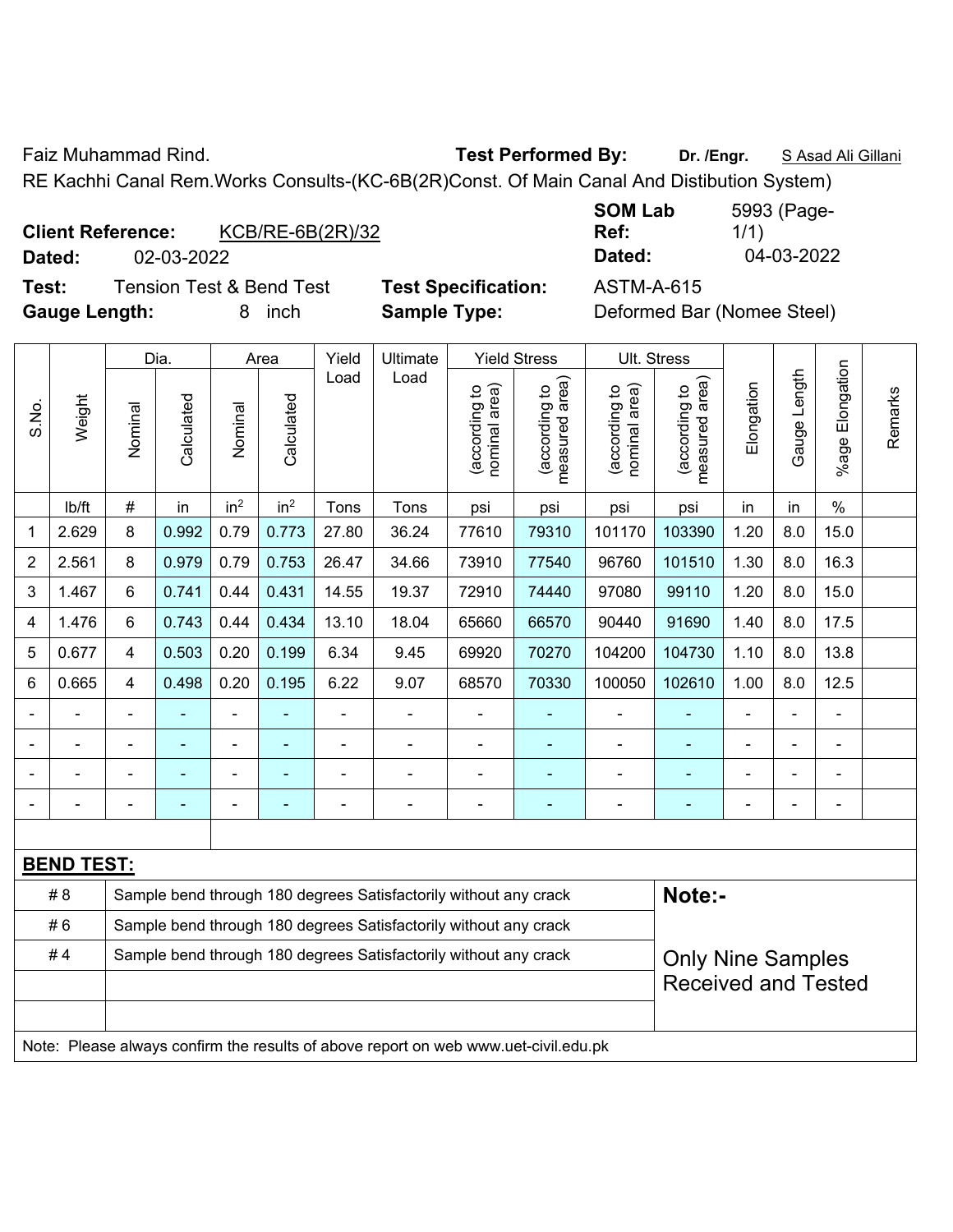Umair Maqsood **Test Performed By:** Dr. /Engr. **Asad Ali Gillani** 

Sub Divisional Officer,Bldg Sub Div.Assembly,Lhr.(Const of driver Shed & Fire Fighting System)

| <b>Client Reference:</b><br>135<br>22-02-2022<br>Dated: |                            | <b>SOM Lab</b><br>Ref:<br>Dated: | 5995 (Page-<br>1/1<br>04-03-2022 |
|---------------------------------------------------------|----------------------------|----------------------------------|----------------------------------|
| <b>Tension Test &amp; Bend Test</b><br>Test:            | <b>Test Specification:</b> | <b>ASTM-A-615</b>                |                                  |
| <b>Gauge Length:</b><br>inch                            | <b>Sample Type:</b>        | Deformed Bar                     |                                  |

|                              |                   |                                                                  | Dia.       |                          | Area            | Yield          | Ultimate                                                                            |                                | <b>Yield Stress</b>                         |                                | Ult. Stress                     |                |                          |                           |         |
|------------------------------|-------------------|------------------------------------------------------------------|------------|--------------------------|-----------------|----------------|-------------------------------------------------------------------------------------|--------------------------------|---------------------------------------------|--------------------------------|---------------------------------|----------------|--------------------------|---------------------------|---------|
| S.No.                        | Weight            | Nominal                                                          | Calculated | Nominal                  | Calculated      | Load           | Load                                                                                | nominal area)<br>(according to | (according to<br>measured area)<br>measured | (according to<br>nominal area) | measured area)<br>(according to | Elongation     | Gauge Length             | Elongation<br>$%$ age $ $ | Remarks |
|                              | lb/ft             | $\#$                                                             | in         | in <sup>2</sup>          | in <sup>2</sup> | Tons           | Tons                                                                                | psi                            | psi                                         | psi                            | psi                             | in             | in                       | $\frac{0}{0}$             |         |
| 1                            | 2.626             | 8                                                                | 0.991      | 0.79                     | 0.772           | 23.52          | 35.42                                                                               | 65650                          | 67190                                       | 98890                          | 101200                          | 1.30           | 8.0                      | 16.3                      |         |
| $\overline{2}$               | 1.502             | 6                                                                | 0.749      | 0.44                     | 0.441           | 13.30          | 18.88                                                                               | 66680                          | 66530                                       | 94630                          | 94410                           | 1.40           | 8.0                      | 17.5                      |         |
| 3                            | 0.666             | 4                                                                | 0.500      | 0.20                     | 0.196           | 6.54           | 9.35                                                                                | 72170                          | 73640                                       | 103080                         | 105180                          | 1.10           | 8.0                      | 13.8                      |         |
|                              |                   | $\blacksquare$                                                   | L,         | ÷,                       | ÷               | $\blacksquare$ |                                                                                     | ÷,                             | $\blacksquare$                              | $\blacksquare$                 | ÷,                              |                | $\blacksquare$           | $\blacksquare$            |         |
|                              | $\blacksquare$    | $\blacksquare$                                                   | L,         | $\blacksquare$           | ÷               | $\blacksquare$ | $\blacksquare$                                                                      | $\blacksquare$                 | $\blacksquare$                              | $\overline{\phantom{a}}$       | $\blacksquare$                  | $\blacksquare$ | $\overline{\phantom{a}}$ | $\blacksquare$            |         |
|                              |                   | ä,                                                               |            | ۰                        | ۰               |                |                                                                                     | ä,                             |                                             | ÷                              |                                 |                |                          | $\blacksquare$            |         |
|                              |                   |                                                                  | ۰          | $\overline{\phantom{0}}$ |                 |                |                                                                                     | $\overline{\phantom{0}}$       | $\overline{\phantom{0}}$                    | ٠                              | ۷                               |                |                          |                           |         |
|                              |                   |                                                                  |            |                          |                 |                |                                                                                     |                                |                                             | Ē,                             |                                 |                |                          | $\blacksquare$            |         |
| $\qquad \qquad \blacksquare$ |                   |                                                                  | ۰          | ۰                        |                 | $\blacksquare$ | $\blacksquare$                                                                      | $\overline{\phantom{0}}$       | $\overline{a}$                              | $\blacksquare$                 | ۰                               |                |                          | $\blacksquare$            |         |
| $\blacksquare$               |                   |                                                                  | ä,         | ÷                        | ۰               | ٠              | $\blacksquare$                                                                      | $\blacksquare$                 | ÷                                           | $\qquad \qquad \blacksquare$   | ÷                               |                |                          | ÷,                        |         |
|                              |                   |                                                                  |            |                          |                 |                |                                                                                     |                                |                                             |                                |                                 |                |                          |                           |         |
|                              | <b>BEND TEST:</b> |                                                                  |            |                          |                 |                |                                                                                     |                                |                                             |                                |                                 |                |                          |                           |         |
|                              | # 8               |                                                                  |            |                          |                 |                | Sample bend through 180 degrees Satisfactorily without any crack                    |                                |                                             |                                | Note:-                          |                |                          |                           |         |
|                              | #6                | Sample bend through 180 degrees Satisfactorily without any crack |            |                          |                 |                |                                                                                     |                                |                                             |                                |                                 |                |                          |                           |         |
|                              | #4                |                                                                  |            |                          |                 |                | Sample bend through 180 degrees Satisfactorily without any crack                    |                                |                                             |                                | <b>Only Six Samples</b>         |                |                          |                           |         |
|                              |                   |                                                                  |            |                          |                 |                |                                                                                     |                                |                                             |                                | <b>Received and Tested</b>      |                |                          |                           |         |
|                              |                   |                                                                  |            |                          |                 |                |                                                                                     |                                |                                             |                                |                                 |                |                          |                           |         |
|                              |                   |                                                                  |            |                          |                 |                | Note: Please always confirm the results of above report on web www.uet-civil.edu.pk |                                |                                             |                                |                                 |                |                          |                           |         |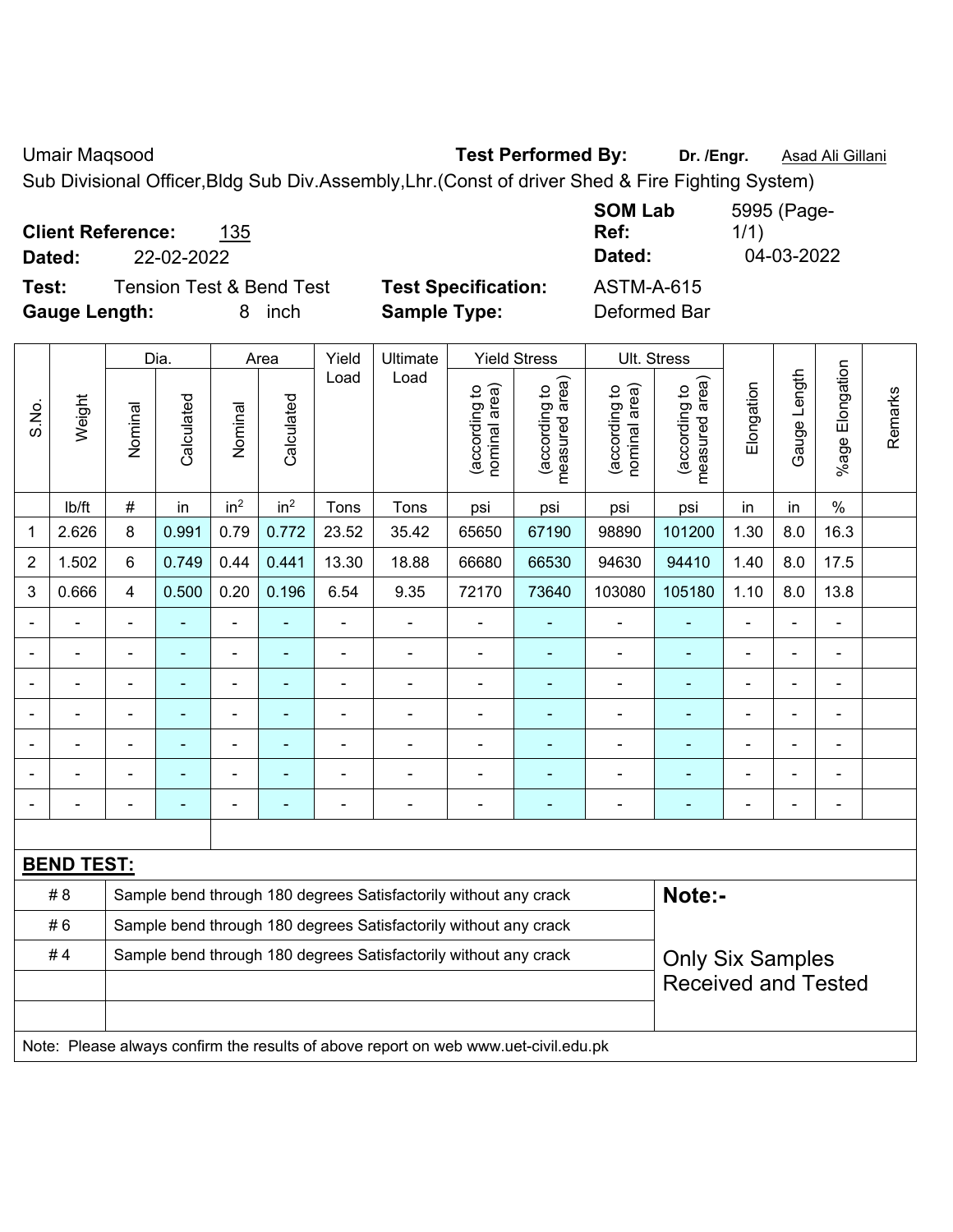Dy. Director (Engg.) **Test Performed By:** Dr. /Engr. **Asad Ali Gillani** Company Company Company Company Company Company Company Company Company Company Company Company Company Company Company Company Company Company Compan

LDA, Ubran Development Wing. Lahore.(Const. Of Mosque In LDA Avenue-I Housing Scheme,Lhr)

| <b>Client Reference:</b> |            | DD(Engg)/LDA/496 | Ref:               | 1/1        |  |
|--------------------------|------------|------------------|--------------------|------------|--|
| Dated:                   | 23-02-2022 |                  | Dated <sup>-</sup> | 04-03-2022 |  |

**Test:** Tension Test & Bend Test **Test Specification:** ASTM-A-615 **Gauge Length:** 8 inch **Sample Type:** Deformed Bar (Kamran Steel)

| <b>SOM Lab</b> | 5997(Page- |
|----------------|------------|
| Ref:           | 1/1)       |
| Dated:         | 04-03-2022 |

|                |                   |                                                                  | Dia.           |                 | Area            | Yield | Ultimate                                                                            |                                | <b>Yield Stress</b>             |                                | Ult. Stress                     |                          |                |                 |         |
|----------------|-------------------|------------------------------------------------------------------|----------------|-----------------|-----------------|-------|-------------------------------------------------------------------------------------|--------------------------------|---------------------------------|--------------------------------|---------------------------------|--------------------------|----------------|-----------------|---------|
| S.No.          | Weight            | Nominal                                                          | Calculated     | Nominal         | Calculated      | Load  | Load                                                                                | nominal area)<br>(according to | (according to<br>measured area) | nominal area)<br>(according to | measured area)<br>(according to | Elongation               | Gauge Length   | %age Elongation | Remarks |
|                | lb/ft             | $\#$                                                             | in             | in <sup>2</sup> | in <sup>2</sup> | Tons  | Tons                                                                                | psi                            | psi                             | psi                            | psi                             | in                       | in             | $\%$            |         |
| 1              | 2.633             | 8                                                                | 0.993          | 0.79            | 0.774           | 24.74 | 32.13                                                                               | 69070                          | 70500                           | 89700                          | 91560                           | 1.30                     | 8.0            | 16.3            |         |
| $\overline{2}$ | 2.634             | 8                                                                | 0.993          | 0.79            | 0.774           | 24.74 | 32.03                                                                               | 69070                          | 70500                           | 89420                          | 91260                           | 1.30                     | 8.0            | 16.3            |         |
| 3              | 1.499             | 6                                                                | 0.749          | 0.44            | 0.441           | 13.00 | 18.27                                                                               | 65150                          | 65000                           | 91560                          | 91360                           | 1.30                     | 8.0            | 16.3            |         |
| 4              | 1.494             | 6                                                                | 0.748          | 0.44            | 0.439           | 13.05 | 18.30                                                                               | 65400                          | 65550                           | 91720                          | 91930                           | 1.30                     | 8.0            | 16.3            |         |
| 5              | 0.650             | $\overline{4}$                                                   | 0.493          | 0.20            | 0.191           | 5.81  | 7.67                                                                                | 64080                          | 67090                           | 84530                          | 88520                           | 1.30                     | 8.0            | 16.3            |         |
| 6              | 0.650             | $\overline{4}$                                                   | 0.493          | 0.20            | 0.191           | 5.88  | 7.72                                                                                | 64860                          | 67920                           | 85100                          | 89100                           | 1.20                     | 8.0            | 15.0            |         |
|                | ÷                 |                                                                  |                | ÷,              |                 | ÷,    | -                                                                                   | $\overline{a}$                 | ÷                               | ۰                              |                                 | ä,                       | $\blacksquare$ | ÷,              |         |
|                |                   |                                                                  | $\blacksquare$ | $\blacksquare$  | $\blacksquare$  | ä,    | ÷.                                                                                  | $\blacksquare$                 | ä,                              | $\blacksquare$                 | L,                              | ä,                       | L,             | $\blacksquare$  |         |
|                |                   |                                                                  | ٠              | $\blacksquare$  | $\blacksquare$  |       | $\blacksquare$                                                                      | $\blacksquare$                 | ۰                               | ۰                              | $\overline{a}$                  |                          |                | $\blacksquare$  |         |
|                |                   |                                                                  |                | ÷               |                 |       | ÷                                                                                   | ä,                             | ÷                               | ÷                              |                                 |                          |                | $\blacksquare$  |         |
|                |                   |                                                                  |                |                 |                 |       |                                                                                     |                                |                                 |                                |                                 |                          |                |                 |         |
|                | <b>BEND TEST:</b> |                                                                  |                |                 |                 |       |                                                                                     |                                |                                 |                                |                                 |                          |                |                 |         |
|                | # 8               |                                                                  |                |                 |                 |       | Sample bend through 180 degrees Satisfactorily without any crack                    |                                |                                 |                                | Note:-                          |                          |                |                 |         |
|                | #6                |                                                                  |                |                 |                 |       | Sample bend through 180 degrees Satisfactorily without any crack                    |                                |                                 |                                |                                 |                          |                |                 |         |
|                | #4                | Sample bend through 180 degrees Satisfactorily without any crack |                |                 |                 |       |                                                                                     |                                |                                 |                                |                                 | <b>Only Nine Samples</b> |                |                 |         |
|                |                   |                                                                  |                |                 |                 |       |                                                                                     |                                |                                 |                                | <b>Received and Tested</b>      |                          |                |                 |         |
|                |                   |                                                                  |                |                 |                 |       |                                                                                     |                                |                                 |                                |                                 |                          |                |                 |         |
|                |                   |                                                                  |                |                 |                 |       | Note: Please always confirm the results of above report on web www.uet-civil.edu.pk |                                |                                 |                                |                                 |                          |                |                 |         |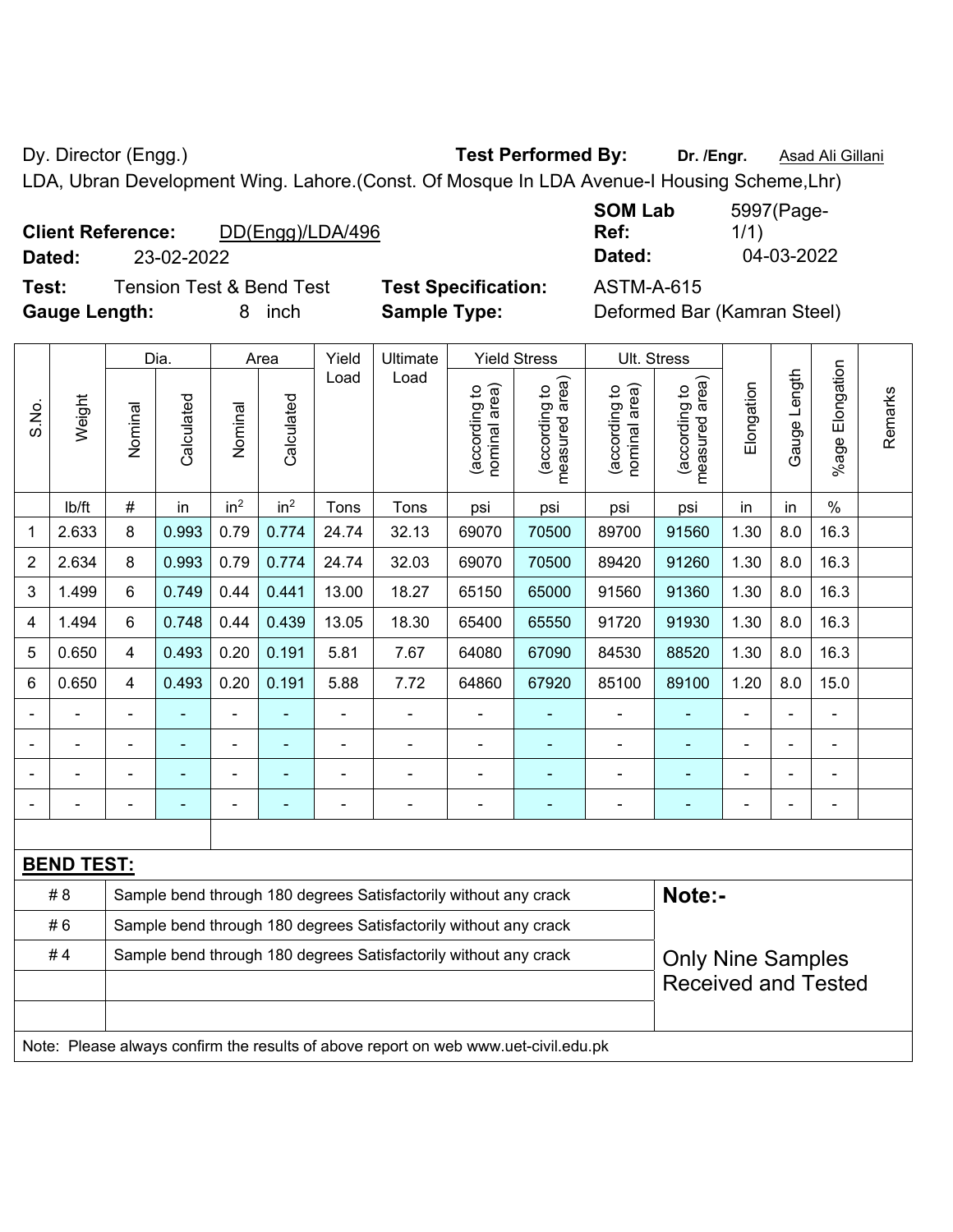ESS.I.AAR **Test Performed By: Dr. /Engr.** Asad Ali Gillani RE ESS-I-AAR Consultant.(Rehabilittion/Improvement Of Sewerage System Jhang Ph-I)

**Client Reference:** 1208 **SOM Lab Ref:**  5998 (Page-1/1) **Dated:** 27-12-2021 **Dated:** 04-03-2022 **Test:** Tension Test & Bend Test **Test Specification:** ASTM-A-615 **Gauge Length:** 8 inch **Sample Type:** Deformed Bar

|                              |                   |                          | Dia.           |                 | Area            | Yield          | Ultimate                                                                            |                                | <b>Yield Stress</b>             | Ult. Stress                    |                                 |                |                |                 |         |
|------------------------------|-------------------|--------------------------|----------------|-----------------|-----------------|----------------|-------------------------------------------------------------------------------------|--------------------------------|---------------------------------|--------------------------------|---------------------------------|----------------|----------------|-----------------|---------|
| S.No.                        | Weight            | Nominal                  | Calculated     | Nominal         | Calculated      | Load           | Load                                                                                | nominal area)<br>(according to | (according to<br>measured area) | nominal area)<br>(according to | measured area)<br>(according to | Elongation     | Gauge Length   | %age Elongation | Remarks |
|                              | lb/ft             | #                        | in             | in <sup>2</sup> | in <sup>2</sup> | Tons           | Tons                                                                                | psi                            | psi                             | psi                            | psi                             | in             | in             | $\%$            |         |
| 1                            | 0.651             | $\overline{\mathbf{4}}$  | 0.493          | 0.20            | 0.191           | 5.76           | 8.38                                                                                | 63510                          | 66510                           | 92400                          | 96760                           | 1.20           | 8.0            | 15.0            |         |
| $\overline{2}$               | 0.657             | $\overline{4}$           | 0.496          | 0.20            | 0.193           | 5.91           | 8.48                                                                                | 65200                          | 67560                           | 93530                          | 96920                           | 1.00           | 8.0            | 12.5            |         |
|                              |                   |                          | $\blacksquare$ | $\blacksquare$  | $\blacksquare$  | ä,             | $\blacksquare$                                                                      |                                |                                 | $\blacksquare$                 | $\blacksquare$                  | Ē,             | ä,             | ÷,              |         |
| $\blacksquare$               |                   |                          | $\blacksquare$ | ÷               | $\blacksquare$  | $\blacksquare$ | $\blacksquare$                                                                      | $\blacksquare$                 | $\blacksquare$                  | $\blacksquare$                 | $\blacksquare$                  | ÷,             | L.             | $\blacksquare$  |         |
| $\blacksquare$               |                   | $\blacksquare$           | $\blacksquare$ | $\blacksquare$  | $\blacksquare$  | $\blacksquare$ | $\blacksquare$                                                                      | $\blacksquare$                 | ۰                               | $\blacksquare$                 | ÷,                              | Ē,             | $\blacksquare$ | $\blacksquare$  |         |
| $\blacksquare$               | $\blacksquare$    | $\blacksquare$           | $\blacksquare$ | $\blacksquare$  | $\blacksquare$  | $\blacksquare$ | $\blacksquare$                                                                      | $\blacksquare$                 | ۰                               | $\blacksquare$                 | $\blacksquare$                  | $\blacksquare$ | ä,             | $\blacksquare$  |         |
| $\qquad \qquad \blacksquare$ | ۰                 | $\blacksquare$           | ÷,             | $\blacksquare$  | $\blacksquare$  | $\blacksquare$ | $\frac{1}{2}$                                                                       | $\blacksquare$                 | ۰                               | $\qquad \qquad \blacksquare$   | ۰                               | $\blacksquare$ | ÷,             | $\blacksquare$  |         |
| $\blacksquare$               | ÷.                | $\blacksquare$           | ÷,             | $\frac{1}{2}$   | $\blacksquare$  | $\blacksquare$ | $\blacksquare$                                                                      | $\blacksquare$                 | ÷                               | ÷,                             | $\blacksquare$                  | $\blacksquare$ | ä,             | $\blacksquare$  |         |
|                              |                   | $\overline{\phantom{a}}$ | $\blacksquare$ | $\blacksquare$  | $\blacksquare$  | $\blacksquare$ | $\blacksquare$                                                                      | $\blacksquare$                 | ä,                              | $\blacksquare$                 | ٠                               | ä,             | ä,             | $\blacksquare$  |         |
|                              | $\blacksquare$    | $\blacksquare$           | $\blacksquare$ | ۳               | $\blacksquare$  | $\blacksquare$ | $\blacksquare$                                                                      | $\blacksquare$                 | ۰                               | $\blacksquare$                 | $\blacksquare$                  | ۰              | L.             | $\blacksquare$  |         |
|                              |                   |                          |                |                 |                 |                |                                                                                     |                                |                                 |                                |                                 |                |                |                 |         |
|                              | <b>BEND TEST:</b> |                          |                |                 |                 |                |                                                                                     |                                |                                 |                                |                                 |                |                |                 |         |
|                              | #4                |                          |                |                 |                 |                | Sample bend through 180 degrees Satisfactorily without any crack                    |                                |                                 |                                | Note:-                          |                |                |                 |         |
|                              |                   |                          |                |                 |                 |                |                                                                                     |                                |                                 |                                |                                 |                |                |                 |         |
|                              |                   |                          |                |                 |                 |                | <b>Only Three Samples</b>                                                           |                                |                                 |                                |                                 |                |                |                 |         |
|                              |                   |                          |                |                 |                 |                |                                                                                     |                                |                                 |                                | <b>Received and Tested</b>      |                |                |                 |         |
|                              |                   |                          |                |                 |                 |                |                                                                                     |                                |                                 |                                |                                 |                |                |                 |         |
|                              |                   |                          |                |                 |                 |                | Note: Please always confirm the results of above report on web www.uet-civil.edu.pk |                                |                                 |                                |                                 |                |                |                 |         |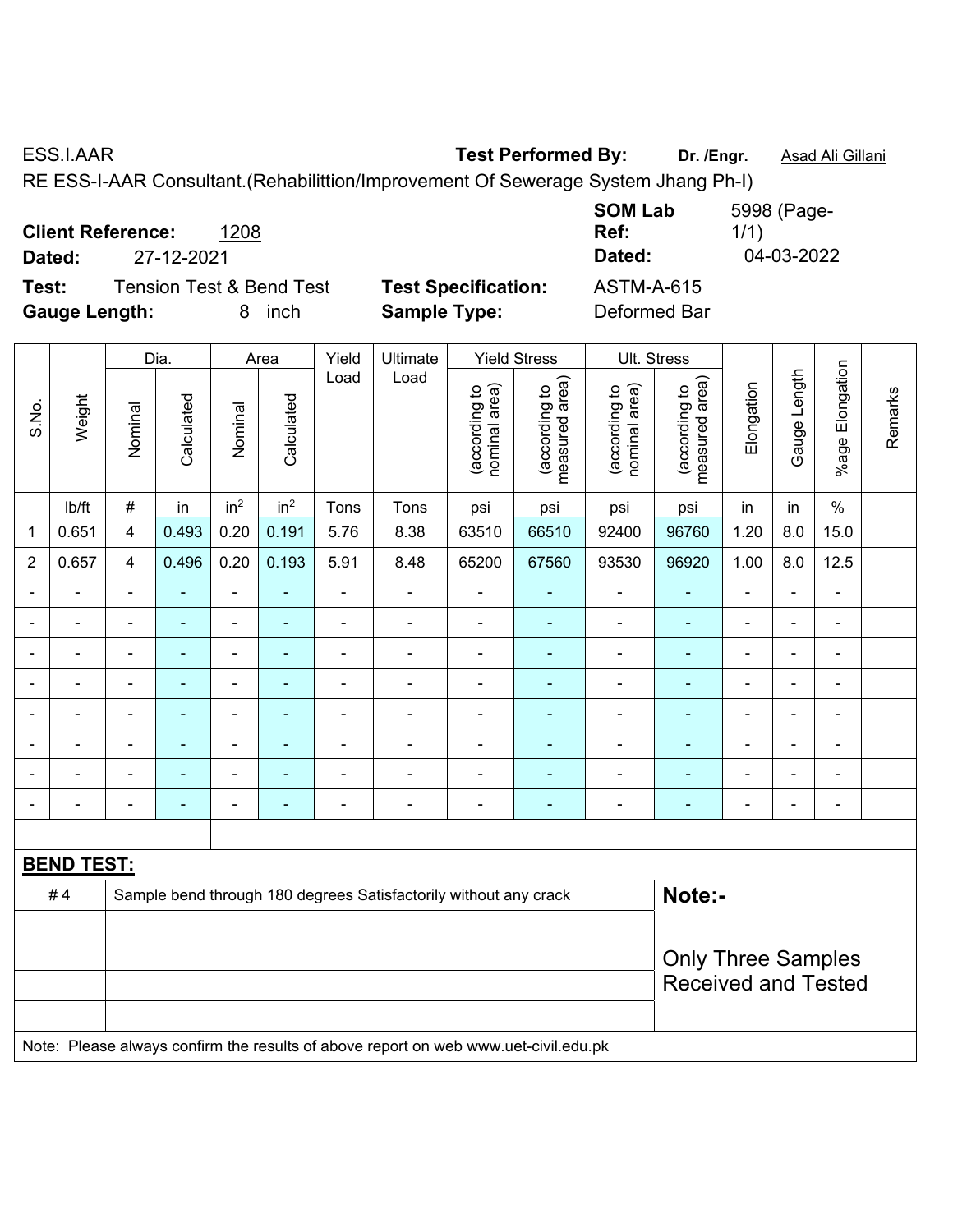Division Forest Officer, **Test Performed By: Dr. /Engr.** Asad Ali Gillani

Sialkot Forest Div.(Const. Of Residential Building Of The Divisional Forest Officer Sialkot.)

| <b>Client Reference:</b> |            | 135/AC                              |                            | <b>SOM Lab</b><br>Ref: | 5999 (Page-<br>1/1) |
|--------------------------|------------|-------------------------------------|----------------------------|------------------------|---------------------|
| Dated:                   | 17-02-2022 |                                     |                            | Dated:                 | 04-03-2022          |
| Test:                    |            | <b>Tension Test &amp; Bend Test</b> | <b>Test Specification:</b> | <b>ASTM-A-615</b>      |                     |
| <b>Gauge Length:</b>     |            | inch<br>8.                          | <b>Sample Type:</b>        | Deformed Bar           |                     |

|                          |                   |                | Dia.           |                              | Area            | Yield          | Ultimate                                                                            |                                | <b>Yield Stress</b>             | Ult. Stress                    |                                 |                          |                |                           |         |
|--------------------------|-------------------|----------------|----------------|------------------------------|-----------------|----------------|-------------------------------------------------------------------------------------|--------------------------------|---------------------------------|--------------------------------|---------------------------------|--------------------------|----------------|---------------------------|---------|
| S.No.                    | Weight            | Nominal        | Calculated     | Nominal                      | Calculated      | Load           | Load                                                                                | nominal area)<br>(according to | (according to<br>measured area) | nominal area)<br>(according to | measured area)<br>(according to | Elongation               | Gauge Length   | Elongation<br>$%$ age $ $ | Remarks |
|                          | lb/ft             | $\#$           | in             | in <sup>2</sup>              | in <sup>2</sup> | Tons           | Tons                                                                                | psi                            | psi                             | psi                            | psi                             | in                       | in             | $\%$                      |         |
| $\mathbf{1}$             | 1.481             | 6              | 0.744          | 0.44                         | 0.435           | 11.21          | 16.84                                                                               | 56210                          | 56850                           | 84410                          | 85380                           | 1.50                     | 8.0            | 18.8                      |         |
| $\overline{2}$           | 0.562             | $\overline{4}$ | 0.458          | 0.20                         | 0.165           | 3.49           | 4.81                                                                                | 38450                          | 46600                           | 53060                          | 64310                           | 1.70                     | 8.0            | 21.3                      |         |
|                          |                   | $\blacksquare$ |                | $\overline{a}$               |                 |                |                                                                                     | $\blacksquare$                 | ä,                              | ä,                             | $\overline{a}$                  | Ĭ.                       | $\overline{a}$ | L,                        |         |
| $\blacksquare$           | $\blacksquare$    | $\blacksquare$ | $\blacksquare$ | $\qquad \qquad \blacksquare$ | $\blacksquare$  | $\blacksquare$ | $\blacksquare$                                                                      | $\overline{\phantom{a}}$       | $\blacksquare$                  | $\overline{\phantom{a}}$       | $\blacksquare$                  | $\blacksquare$           | $\blacksquare$ | $\blacksquare$            |         |
| $\blacksquare$           | $\blacksquare$    | $\blacksquare$ | $\blacksquare$ | ÷                            | ٠               | $\blacksquare$ | $\blacksquare$                                                                      | $\blacksquare$                 | $\blacksquare$                  | $\overline{\phantom{a}}$       | ۰                               | $\overline{\phantom{a}}$ | $\blacksquare$ | $\blacksquare$            |         |
| $\overline{\phantom{a}}$ | ä,                | $\blacksquare$ | $\blacksquare$ | ÷,                           | $\blacksquare$  | ä,             | $\blacksquare$                                                                      | $\blacksquare$                 | $\blacksquare$                  | $\qquad \qquad \blacksquare$   | $\frac{1}{2}$                   | $\overline{\phantom{a}}$ | ÷,             | $\blacksquare$            |         |
|                          | $\overline{a}$    | $\blacksquare$ | $\blacksquare$ | ÷,                           | $\blacksquare$  | $\blacksquare$ | $\blacksquare$                                                                      | $\overline{\phantom{a}}$       | $\blacksquare$                  | $\qquad \qquad \blacksquare$   | $\blacksquare$                  | $\blacksquare$           | $\blacksquare$ | $\blacksquare$            |         |
|                          | $\blacksquare$    |                |                | $\blacksquare$               | ٠               |                |                                                                                     | $\blacksquare$                 | $\blacksquare$                  | ÷                              | ÷,                              |                          | ä,             | Ē,                        |         |
|                          |                   |                |                |                              |                 |                |                                                                                     | $\blacksquare$                 |                                 |                                | $\blacksquare$                  |                          |                | $\blacksquare$            |         |
|                          |                   |                |                |                              |                 |                |                                                                                     | $\blacksquare$                 |                                 |                                |                                 |                          |                | ÷,                        |         |
|                          |                   |                |                |                              |                 |                |                                                                                     |                                |                                 |                                |                                 |                          |                |                           |         |
|                          | <b>BEND TEST:</b> |                |                |                              |                 |                |                                                                                     |                                |                                 |                                |                                 |                          |                |                           |         |
|                          | #6                |                |                |                              |                 |                | Sample bend through 180 degrees Satisfactorily without any crack                    |                                |                                 |                                | Note:-                          |                          |                |                           |         |
|                          | #4                |                |                |                              |                 |                | Sample bend through 180 degrees Satisfactorily without any crack                    |                                |                                 |                                |                                 |                          |                |                           |         |
|                          |                   |                |                |                              |                 |                | <b>Only Four Samples</b>                                                            |                                |                                 |                                |                                 |                          |                |                           |         |
|                          |                   |                |                |                              |                 |                |                                                                                     |                                |                                 |                                | <b>Received and Tested</b>      |                          |                |                           |         |
|                          |                   |                |                |                              |                 |                |                                                                                     |                                |                                 |                                |                                 |                          |                |                           |         |
|                          |                   |                |                |                              |                 |                | Note: Please always confirm the results of above report on web www.uet-civil.edu.pk |                                |                                 |                                |                                 |                          |                |                           |         |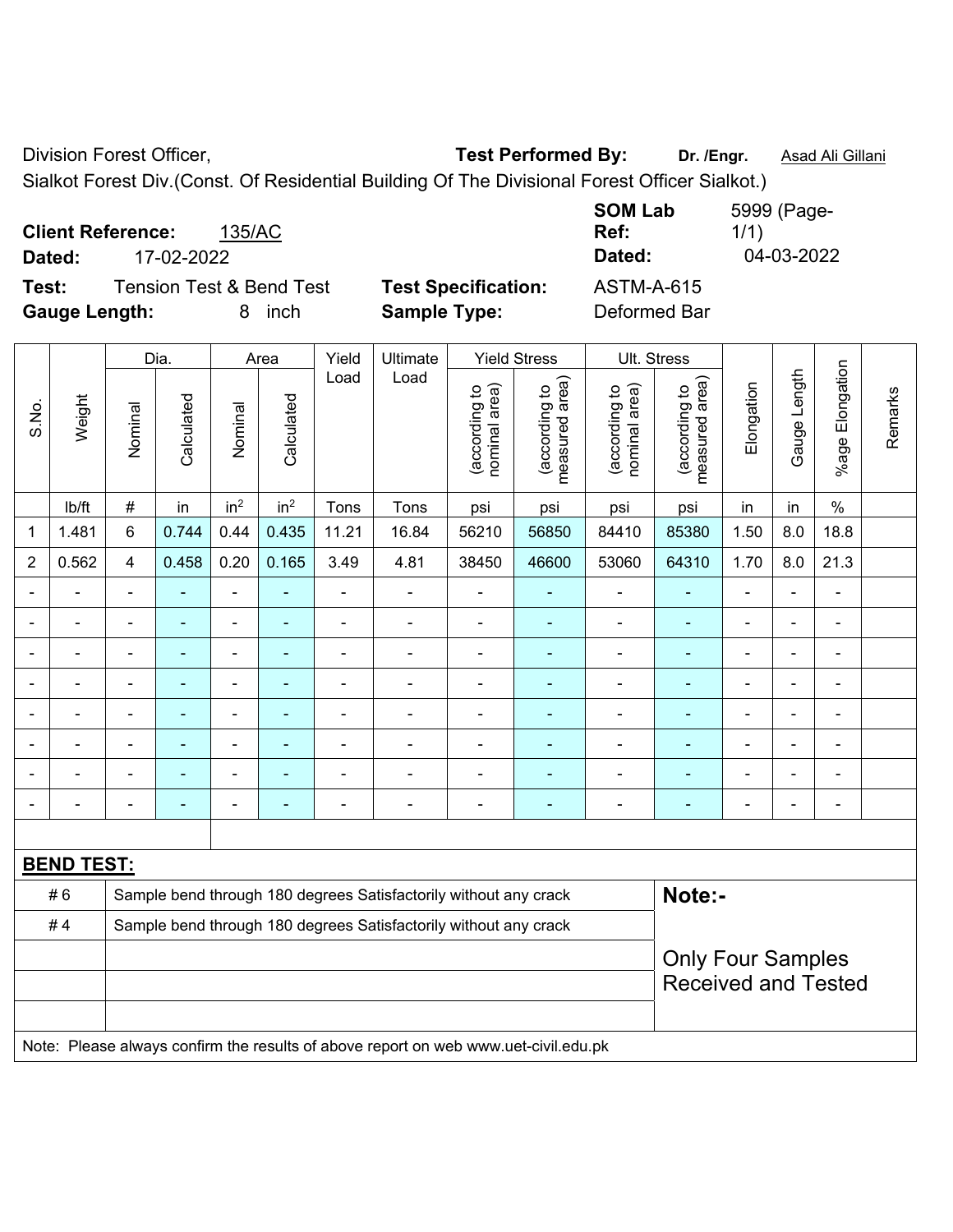25-t Gulberg 2,Lahore

## **Client Reference:** VA/29/4

**Dated:** 04-03-2022 **Dated:** 04-03-2022

**Test:** Tension Test & Bend Test **Test Specification:** ASTM-A-615 **Gauge Length:** 8 inch **Sample Type:** Deformed Bar

|      | Dated: |
|------|--------|
| ion: | ASTM-A |

6000(Page-1/1)

**SOM Lab Ref:** 

|                |                                                                                     | Dia.           |                                                                  | Area            |                 | Yield                    | Ultimate                                                         |                                | <b>Yield Stress</b>             | Ult. Stress                    |                                                       |                |              |                       |         |
|----------------|-------------------------------------------------------------------------------------|----------------|------------------------------------------------------------------|-----------------|-----------------|--------------------------|------------------------------------------------------------------|--------------------------------|---------------------------------|--------------------------------|-------------------------------------------------------|----------------|--------------|-----------------------|---------|
| S.No.          | Weight                                                                              | Nominal        | Calculated                                                       | Nominal         | Calculated      | Load                     | Load                                                             | nominal area)<br>(according to | measured area)<br>(according to | (according to<br>nominal area) | measured area)<br>(according to                       | Elongation     | Gauge Length | Elongation<br>$%$ age | Remarks |
|                | lb/ft                                                                               | $\#$           | in                                                               | in <sup>2</sup> | in <sup>2</sup> | Tons                     | Tons                                                             | psi                            | psi                             | psi                            | psi                                                   | in             | in           | $\%$                  |         |
| 1              | 2.553                                                                               | 8              | 0.977                                                            | 0.79            | 0.750           | 27.73                    | 32.82                                                            | 77410                          | 81540                           | 91640                          | 96520                                                 | 1.30           | 8.0          | 16.3                  |         |
| $\overline{2}$ | 2.569                                                                               | 8              | 0.980                                                            | 0.79            | 0.755           | 27.83                    | 32.95                                                            | 77690                          | 81290                           | 91980                          | 96240                                                 | 1.20           | 8.0          | 15.0                  |         |
| $\sqrt{3}$     | 0.673                                                                               | $\overline{4}$ | 0.502                                                            | 0.20            | 0.198           | 8.02                     | 9.38                                                             | 88470                          | 89360                           | 103420                         | 104460                                                | 0.90           | 8.0          | 11.3                  |         |
| 4              | 0.673                                                                               | 4              | 0.502                                                            | 0.20            | 0.198           | 8.10                     | 9.53                                                             | 89370                          | 90270                           | 105100                         | 106160                                                | 0.90           | 8.0          | 11.3                  |         |
|                |                                                                                     |                |                                                                  |                 |                 |                          |                                                                  |                                |                                 |                                |                                                       |                |              |                       |         |
|                |                                                                                     |                |                                                                  |                 | ۰               | ä,                       |                                                                  | Ē,                             |                                 | $\blacksquare$                 | $\blacksquare$                                        |                |              | $\blacksquare$        |         |
|                |                                                                                     | $\blacksquare$ |                                                                  | ä,              | ۰               | $\blacksquare$           |                                                                  |                                | ٠                               | ٠                              | $\blacksquare$                                        | $\blacksquare$ |              | ä,                    |         |
|                |                                                                                     | ÷              |                                                                  | -               | -               | $\blacksquare$           | Ē,                                                               | $\blacksquare$                 |                                 | ÷                              | ٠                                                     | $\blacksquare$ |              | $\overline{a}$        |         |
|                |                                                                                     | L,             |                                                                  | ÷               | ä,              | $\blacksquare$           | Ē,                                                               | ÷,                             |                                 | Ē,                             | ÷,                                                    |                |              | ÷,                    |         |
|                |                                                                                     | ۰              |                                                                  |                 | ÷               | $\overline{\phantom{0}}$ | ÷                                                                | $\blacksquare$                 | $\overline{\phantom{0}}$        | $\blacksquare$                 | $\blacksquare$                                        |                |              | $\blacksquare$        |         |
|                |                                                                                     |                |                                                                  |                 |                 |                          |                                                                  |                                |                                 |                                |                                                       |                |              |                       |         |
|                | <b>BEND TEST:</b>                                                                   |                |                                                                  |                 |                 |                          |                                                                  |                                |                                 |                                |                                                       |                |              |                       |         |
|                | #8                                                                                  |                |                                                                  |                 |                 |                          | Sample bend through 180 degrees Satisfactorily without any crack |                                |                                 |                                | Note:-                                                |                |              |                       |         |
|                | #4                                                                                  |                | Sample bend through 180 degrees Satisfactorily without any crack |                 |                 |                          |                                                                  |                                |                                 |                                |                                                       |                |              |                       |         |
|                |                                                                                     |                |                                                                  |                 |                 |                          |                                                                  |                                |                                 |                                | <b>Only Six Samples</b><br><b>Received and Tested</b> |                |              |                       |         |
|                | Note: Please always confirm the results of above report on web www.uet-civil.edu.pk |                |                                                                  |                 |                 |                          |                                                                  |                                |                                 |                                |                                                       |                |              |                       |         |

Variane **Test Performed By: Dr. /Engr.** Asad Ali Gillani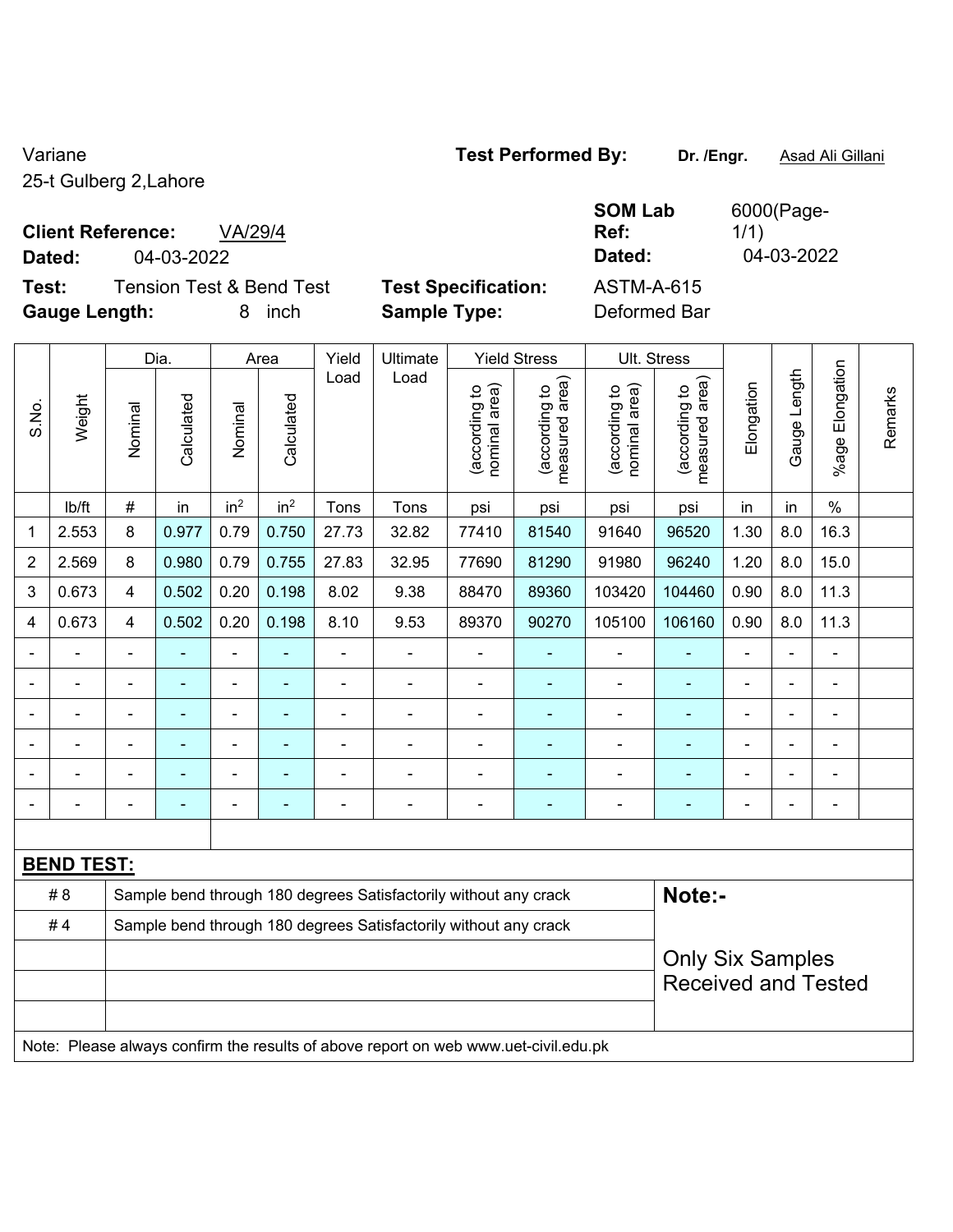Waqar Hasnain **Test Performed By:** Dr. /Engr. **SAsad Ali Gillani** Calleni

CRE TPBC Punjnad Barrage.(Contract: TPBIP/ICB-02) (Newly Included Bldgs Of Punjnand Barrage)

|        | <b>Client Reference:</b> | TPBC/CRE/2022/TECH/1768             |                      |
|--------|--------------------------|-------------------------------------|----------------------|
| Dated: | 02-03-2022               |                                     |                      |
| Test:  |                          | <b>Tension Test &amp; Bend Test</b> | <b>Test Specific</b> |

**Ref:**  1/1) **Dated:** 02-03-2022 **Dated:** 04-03-2022 **ation:** ASTM-A-615

**Gauge Length:** 8 inch **Sample Type:** Deformed Bar

**SOM Lab** 

|                |                   |                | Dia.           |                 | Area            | Yield          | Ultimate                                                                            |                                | <b>Yield Stress</b>             |                                | Ult. Stress                     |                |                |                          |         |
|----------------|-------------------|----------------|----------------|-----------------|-----------------|----------------|-------------------------------------------------------------------------------------|--------------------------------|---------------------------------|--------------------------------|---------------------------------|----------------|----------------|--------------------------|---------|
| S.No.          | Weight            | Nominal        | Calculated     | Nominal         | Calculated      | Load           | Load                                                                                | nominal area)<br>(according to | (according to<br>measured area) | nominal area)<br>(according to | measured area)<br>(according to | Elongation     | Gauge Length   | %age Elongation          | Remarks |
|                | lb/ft             | $\#$           | in             | in <sup>2</sup> | in <sup>2</sup> | Tons           | Tons                                                                                | psi                            | psi                             | psi                            | psi                             | in             | in             | $\frac{0}{0}$            |         |
| 1              | 0.660             | 4              | 0.497          | 0.20            | 0.194           | 7.41           | 9.04                                                                                | 81720                          | 84250                           | 99710                          | 102790                          | 1.10           | 8.0            | 13.8                     |         |
| $\overline{2}$ | 0.655             | 4              | 0.494          | 0.20            | 0.192           | 7.41           | 9.03                                                                                | 81720                          | 85130                           | 99600                          | 103740                          | 1.00           | 8.0            | 12.5                     |         |
|                |                   | $\blacksquare$ | $\blacksquare$ | ÷,              | $\blacksquare$  | $\blacksquare$ | $\overline{a}$                                                                      | $\blacksquare$                 | $\blacksquare$                  | ÷,                             | ÷                               | ÷              |                | $\blacksquare$           |         |
|                |                   | $\blacksquare$ | $\blacksquare$ | $\blacksquare$  |                 |                | $\overline{a}$                                                                      | $\blacksquare$                 | ÷.                              | $\blacksquare$                 | ÷                               |                |                | ÷                        |         |
|                |                   |                |                |                 |                 |                |                                                                                     |                                |                                 |                                |                                 |                |                | ۰                        |         |
| $\blacksquare$ |                   | $\blacksquare$ |                | $\blacksquare$  |                 |                | $\blacksquare$                                                                      | $\blacksquare$                 | $\blacksquare$                  | $\blacksquare$                 | ۰                               | $\blacksquare$ |                | ä,                       |         |
| $\blacksquare$ |                   | ÷,             | $\blacksquare$ | ÷,              |                 | Ē,             | $\blacksquare$                                                                      | $\blacksquare$                 | $\blacksquare$                  | $\blacksquare$                 | ÷                               | ÷              | $\blacksquare$ | ÷                        |         |
|                |                   | $\blacksquare$ | $\blacksquare$ | $\blacksquare$  |                 | $\blacksquare$ | $\blacksquare$                                                                      | $\blacksquare$                 | $\overline{\phantom{0}}$        | $\blacksquare$                 | $\overline{\phantom{0}}$        | $\blacksquare$ |                | $\overline{\phantom{a}}$ |         |
| $\blacksquare$ |                   | $\blacksquare$ | ä,             | ÷,              | $\blacksquare$  | $\blacksquare$ | $\blacksquare$                                                                      | $\blacksquare$                 | $\blacksquare$                  | $\blacksquare$                 | ä,                              | $\blacksquare$ |                | $\blacksquare$           |         |
|                |                   | ÷,             | $\blacksquare$ | $\blacksquare$  | ÷               |                | $\blacksquare$                                                                      | $\blacksquare$                 | ÷                               | $\blacksquare$                 | ä,                              | ÷              |                | $\blacksquare$           |         |
|                |                   |                |                |                 |                 |                |                                                                                     |                                |                                 |                                |                                 |                |                |                          |         |
|                | <b>BEND TEST:</b> |                |                |                 |                 |                |                                                                                     |                                |                                 |                                |                                 |                |                |                          |         |
|                | #4                |                |                |                 |                 |                | Sample bend through 180 degrees Satisfactorily without any crack                    |                                |                                 |                                | Note:-                          |                |                |                          |         |
|                |                   |                |                |                 |                 |                |                                                                                     |                                |                                 |                                |                                 |                |                |                          |         |
|                |                   |                |                |                 |                 |                | <b>Only Three Samples</b>                                                           |                                |                                 |                                |                                 |                |                |                          |         |
|                |                   |                |                |                 |                 |                |                                                                                     |                                |                                 |                                | <b>Received and Tested</b>      |                |                |                          |         |
|                |                   |                |                |                 |                 |                |                                                                                     |                                |                                 |                                |                                 |                |                |                          |         |
|                |                   |                |                |                 |                 |                | Note: Please always confirm the results of above report on web www.uet-civil.edu.pk |                                |                                 |                                |                                 |                |                |                          |         |

6001 (Page-